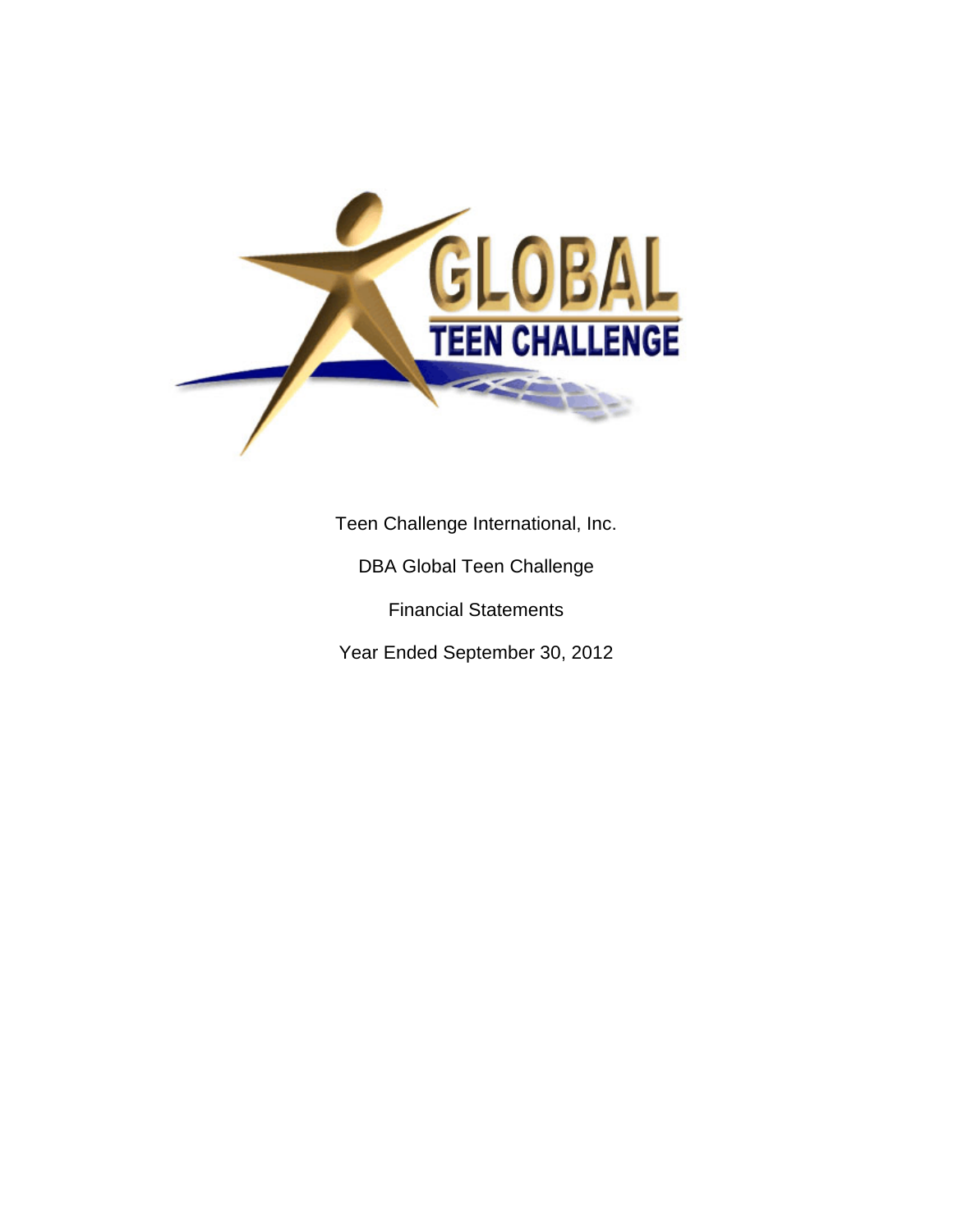# TEEN CHALLENGE INTERNATIONAL, INC. FOR THE YEAR ENDED SEPTEMBER 30, 2012

# TABLE OF CONTENTS

|                                        | <b>PAGE</b> |
|----------------------------------------|-------------|
| <b>Independent Auditor's Report</b>    |             |
| <b>Financial Statements</b>            |             |
| <b>Statement of Financial Position</b> | 2           |
| <b>Statement of Activities</b>         | 3           |
| <b>Statement of Cash Flows</b>         | 4           |
| Notes to the Financial Statements      | 5           |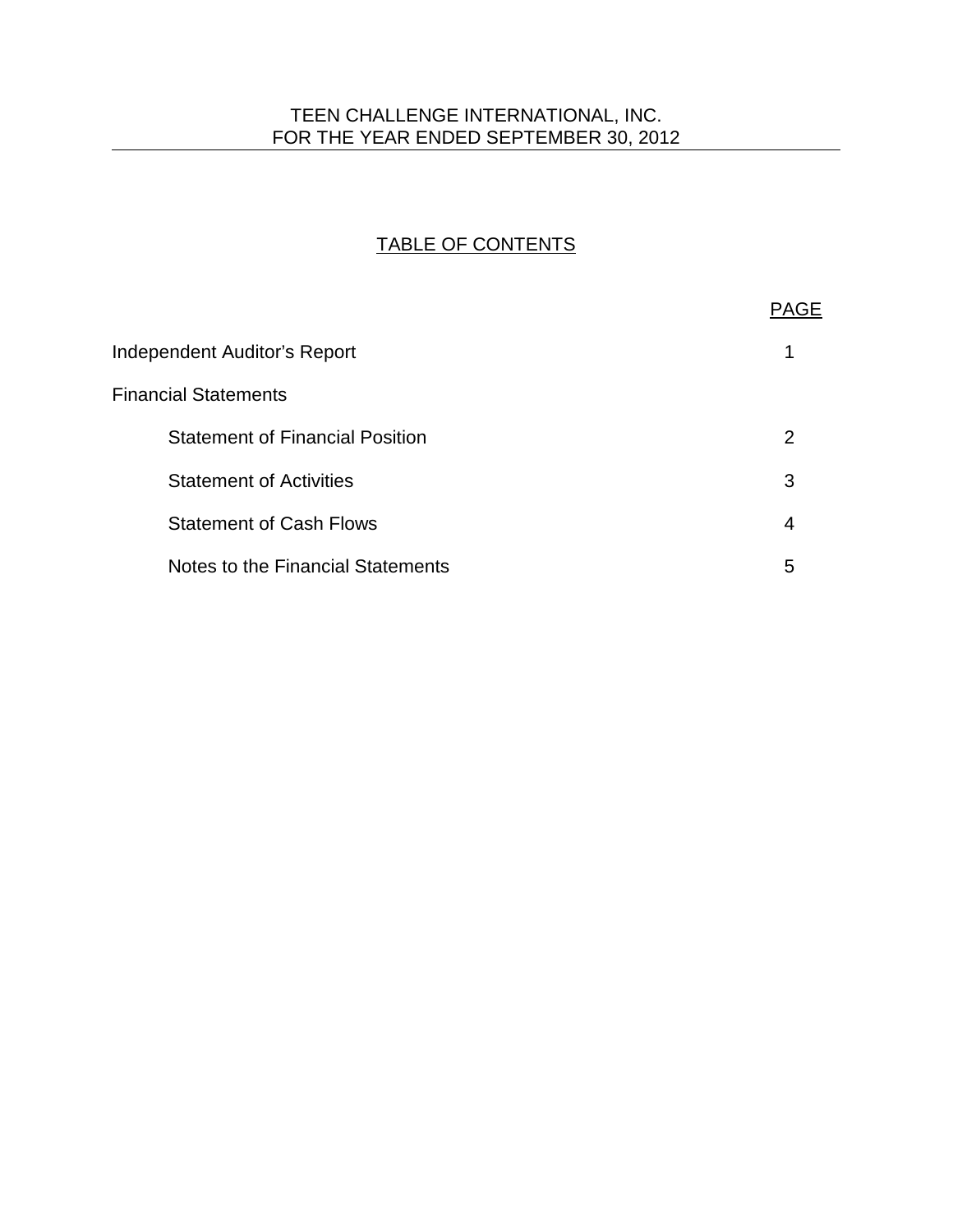ROBERT I. BEHAR, CPA/CFF, FCPA MARC A, REID, CPA KAREN D. MELTON, CPA DONALD E. BROWN, JR, CPA DENISE TAYLOR, CPA/CFF, CrFA, CDFA, MBA.



2821 HARLEY COURT **SUITE 300** COLUMBUS, GEORGIA 31909

 $(706) 576 - 4900$ 888) 510-4900 FAX (706) 617-6907

August 30, 2013

#### **INDEPENDENT AUDITOR'S REPORT**

To the Board of Directors Teen Challenge International, Inc.

We have audited the accompanying statement of financial position of Teen Challenge International, Inc. (a nonprofit organization) as of September 30, 2012, and the related statements of activities and cash flows for the year then ended. These financial statements are the responsibility of the Organization's management. Our responsibility is to express an opinion on these financial statements based on our audit.

We conducted our audit in accordance with auditing standards generally accepted in the United States of America. Those standards require that we plan and perform the audit to obtain reasonable assurance about whether the financial statements are free of material misstatement. An audit includes examining, on a test basis, evidence supporting the amounts and disclosures in the financial statements. An audit also includes assessing the accounting principles used and significant estimates made by management, as well as evaluating the overall financial statement presentation. We believe that our audit provides a reasonable basis for our opinion.

In our opinion, the financial statements referred to above present fairly, in all material respects, the financial position of Teen Challenge International, Inc. as of September 30, 2012, and the changes in its net assets and its cash flows for the year then ended in conformity with accounting principles generally accepted in the United States of America.

Behar, Reid, Melton, Brown & Taylor, OPAs

Behar, Reid, Melton, Brown & Taylor, CPAs

 $-1-$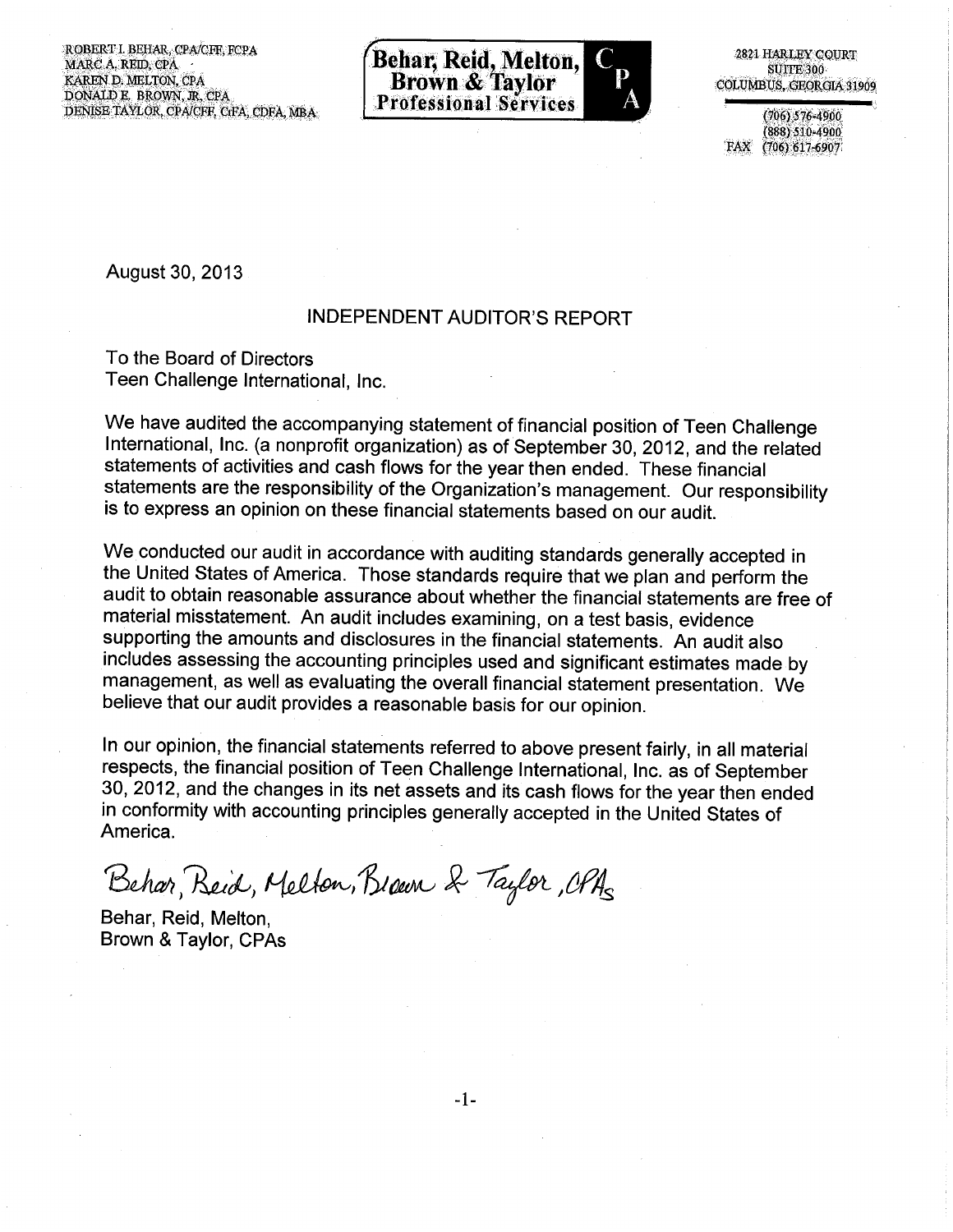# TEEN CHALLENGE INTERNATIONAL, INC. STATEMENT OF FINANCIAL POSITION SEPTEMBER 30, 2012

### ASSETS

| <b>CURRENT ASSETS</b>                   |               |
|-----------------------------------------|---------------|
| <b>Cash and Cash Equivalents</b>        | \$<br>413,526 |
| <b>Accounts Receivable</b>              | 1,823         |
| <b>Accounts Receivable, Affiliates</b>  | 18,359        |
| Loans Receivable, Affiliates            | 10,000        |
| <b>Prepaid Expenses</b>                 | 28,310        |
| Inventory                               | 1,347         |
| <b>Total Current Assets</b>             | 473,365       |
| PROPERTY AND EQUIPMENT                  |               |
| <b>Furniture</b>                        | 9,491         |
| Equipment                               | 21,442        |
| Total                                   | 30,933        |
| <b>Less: Accumulated Depreciation</b>   | (18, 831)     |
| Net Property and Equipment              | 12,102        |
| <b>TOTAL ASSETS</b>                     | \$<br>485,467 |
| <b>LIABILITIES AND NET ASSETS</b>       |               |
|                                         |               |
| <b>CURRENT LIABILITIES</b>              |               |
| <b>Accounts Payable</b>                 | \$<br>23,347  |
| Note Payable, Line of Credit            | 112,000       |
| <b>Total Current Liabilities</b>        | 135,347       |
| <b>NET ASSETS</b>                       |               |
| Unrestricted                            | (65, 383)     |
| <b>Temporarily restricted</b>           | 415,503       |
| <b>Total Net Assets</b>                 | 350,120       |
| <b>TOTAL LIABILITIES AND NET ASSETS</b> | \$<br>485,467 |

The accompanying notes are an integral part of these financial statements.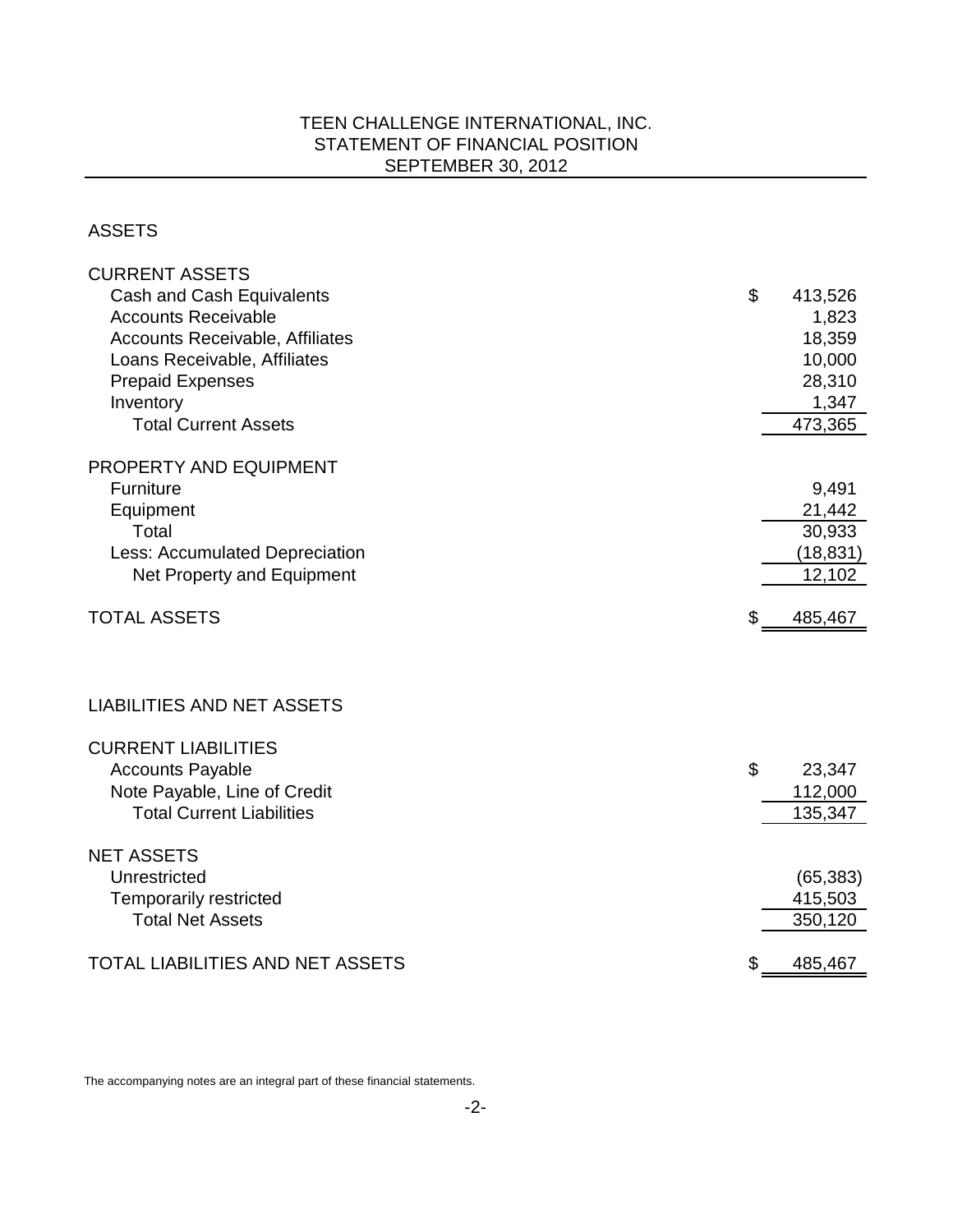# TEEN CHALLENGE INTERNATIONAL, INC. STATEMENT OF ACTIVITIES FOR THE YEAR ENDED SEPTEMBER 30, 2012

|                                               |                     | Temporarily Permanently |            |           |
|-----------------------------------------------|---------------------|-------------------------|------------|-----------|
|                                               | Unrestricted        | Restricted              | Restricted | Total     |
| <b>SUPPORT AND REVENUE</b>                    |                     |                         |            |           |
| Support                                       | \$<br>2,888,808 \$  | 1,634,233 \$            | $-0 - $$   | 4,523,041 |
| Revenue                                       |                     |                         |            |           |
| Royalty Income                                | 8,177               | -0-                     | -0-        | 8,177     |
| Book Sales, net of cost                       | 3,580               | -0-                     | -0-        | 3,580     |
| <b>Investment Income</b>                      | 3,029               | -0-                     | -0-        | 3,029     |
|                                               |                     |                         |            |           |
| <b>Net Assets Released from Restrictions:</b> |                     |                         |            |           |
| <b>Satisfaction of Usage Restrictions</b>     | 1,732,875           | (1,732,875)             | -0-        | -0-       |
| <b>TOTAL SUPPORT AND REVENUE</b>              |                     | (98, 642)               | -0-        | 4,537,827 |
|                                               | 4,636,469           |                         |            |           |
| <b>EXPENSES</b>                               |                     |                         |            |           |
| <b>Program Service</b>                        | 4,357,715           | -0-                     | -0-        | 4,357,715 |
| <b>Management and General</b>                 | 88,127              | -0-                     | -0-        | 88,127    |
| <b>Fund Raising</b>                           | 50,810              | -0-                     | -0-        | 50,810    |
| <b>TOTAL EXPENSES</b>                         | 4,496,652           | -0-                     | $-0-$      | 4,496,652 |
|                                               |                     |                         |            |           |
| <b>CHANGE IN NET ASSETS</b>                   | 139,817             | (98, 642)               | -0-        | 41,175    |
|                                               |                     |                         |            |           |
| NET ASSETS AT BEGINNING OF YEAR               | (205, 200)          | 514,145                 | -0-        | 308,945   |
| NET ASSETS AT END OF YEAR                     | \$<br>$(65,383)$ \$ | 415,503 \$              | $-0 - $$   | 350,120   |
|                                               |                     |                         |            |           |

The accompanying notes are an integral part of these financial statements.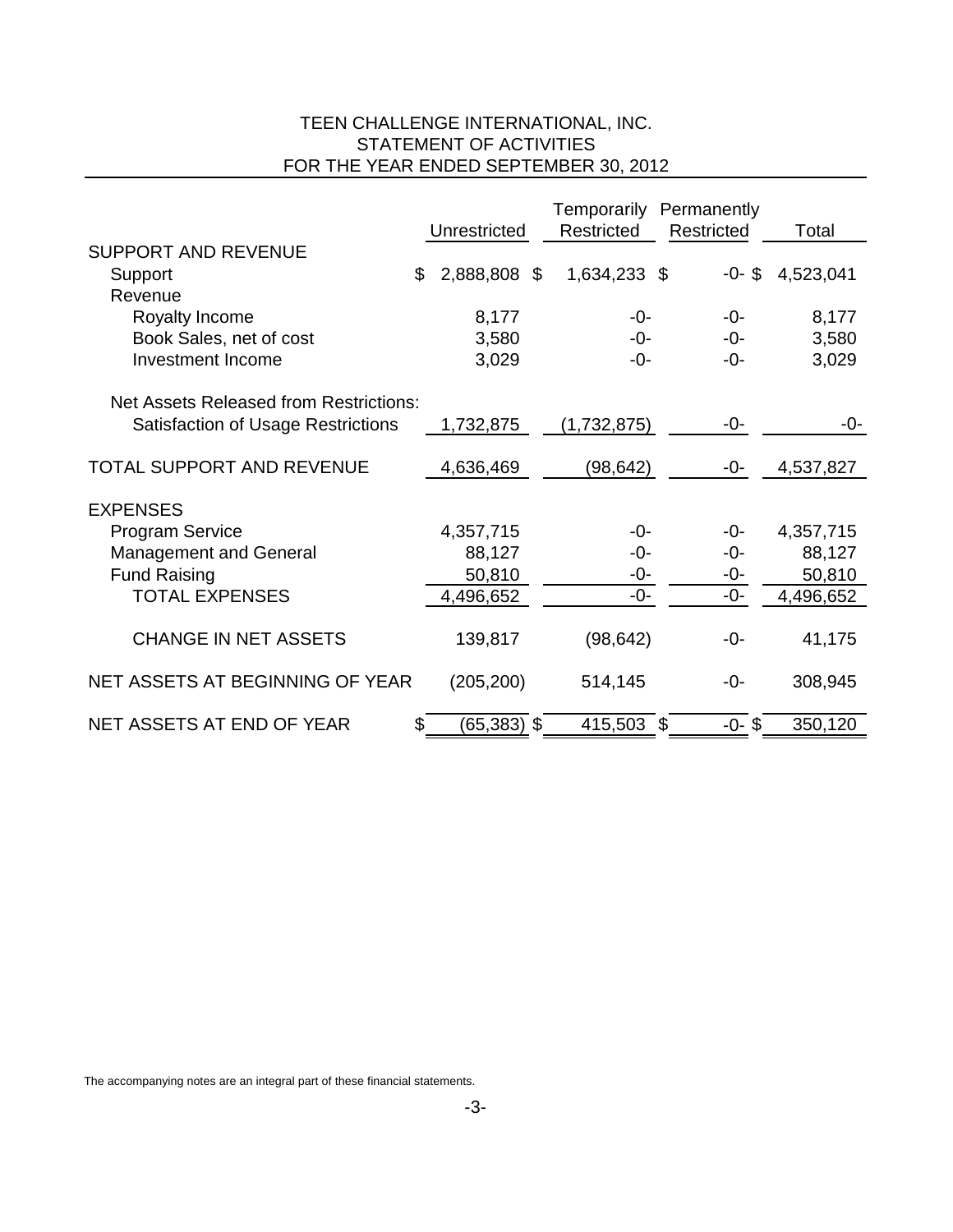# TEEN CHALLENGE INTERNATIONAL, INC. STATEMENT OF CASH FLOWS FOR THE YEAR ENDED SEPTEMBER 30, 2012

| CASH FLOWS FROM OPERATING ACTIVITIES                                     | \$ |           |
|--------------------------------------------------------------------------|----|-----------|
| Change in net assets<br>Adjustments to reconcile change in net assets to |    | 41,175    |
| net cash provided by operating activities:                               |    |           |
| Depreciation                                                             |    | 3,950     |
| Changes in operating assets & liabilities:                               |    |           |
| (Increase) Decrease in Accounts Receivable                               |    | 28,209    |
| (Increase) Decrease in Prepaid Expenses                                  |    | (22, 551) |
| (Increase) Decrease in Inventory                                         |    | (274)     |
| Increase (Decrease) in Accounts Payable                                  |    | 17,078    |
| NET CASH PROVIDED BY OPERATING ACTIVITIES                                |    | 67,587    |
|                                                                          |    |           |
| CASH FLOWS FROM INVESTING ACTIVITIES                                     |    |           |
| Loans to Affiliated Organizations                                        |    | (10,000)  |
| NET CASH USED BY INVESTING ACTIVITIES                                    |    | (10,000)  |
|                                                                          |    |           |
| CASH FLOWS FROM FINANCING ACTIVITIES                                     |    |           |
| Proceeds from Notes Payable, Line of Credit                              |    | 80,000    |
| Repayment of Note Payable, Line of Credit                                |    | (200,000) |
| NET CASH USED BY FINANCING ACTIVITIES                                    |    | (120,000) |
| INCREASE IN CASH AND CASH EQUIVALENTS                                    |    | (62, 413) |
|                                                                          |    |           |
| CASH AND CASH EQUIVALENTS, BEGINNING OF YEAR                             |    | 475,939   |
|                                                                          |    |           |
| CASH AND CASH EQUIVALENTS, END OF YEAR                                   | Ж, | 413,526   |
|                                                                          |    |           |
| SUPPLEMENTAL DISCLOSURE OF CASH FLOW INFORMATION                         |    |           |
| Interest paid during the year                                            | \$ | 3,628     |
|                                                                          |    | -0-       |
| Income taxes paid during the year                                        |    |           |

The accompanying notes are an integral part of these financial statements.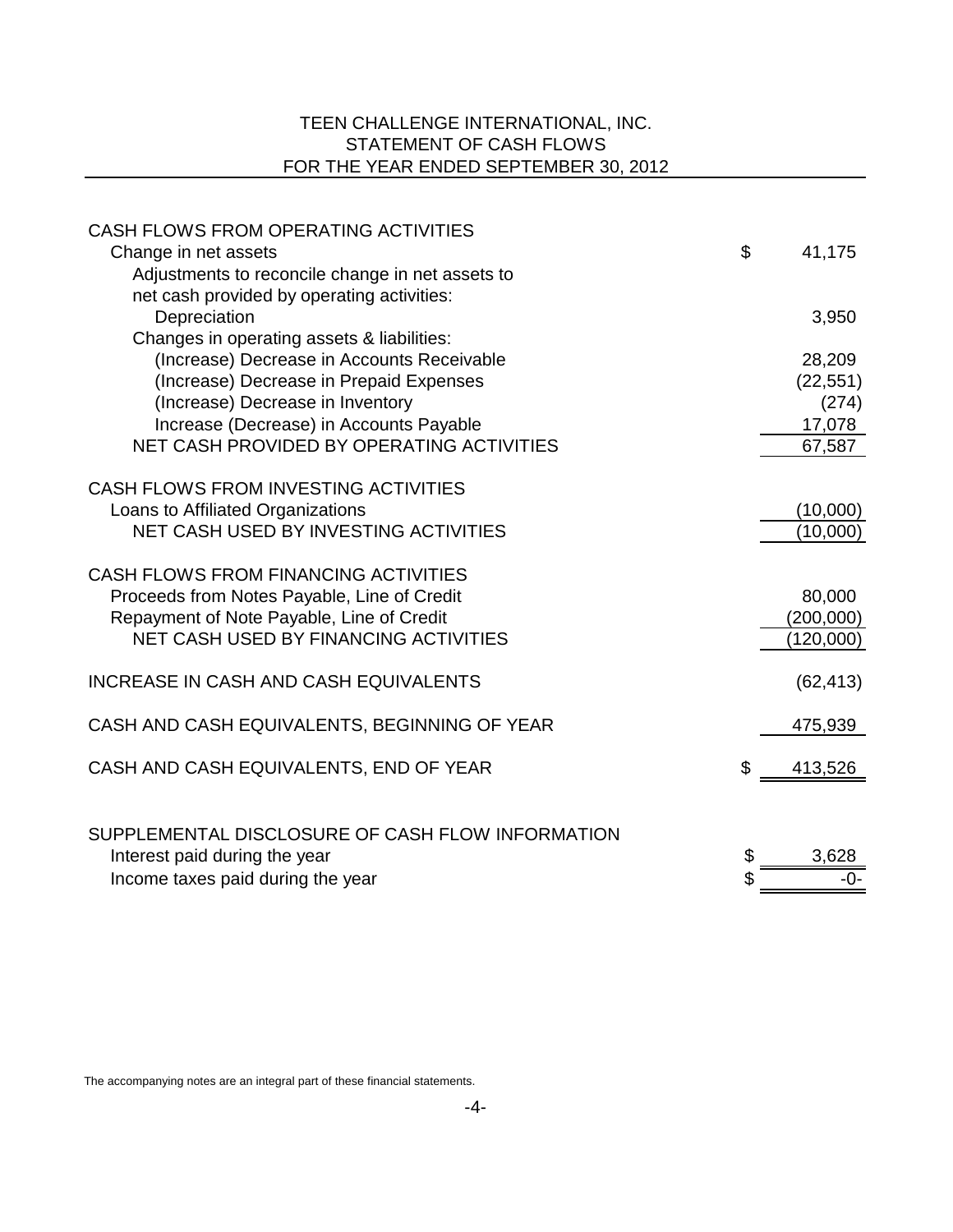# NOTE A - NATURE OF ACTIVITIES AND SIGNIFICANT ACCOUNTING POLICIES

### Nature of Activities

Teen Challenge International, Inc. (the "Organization"), also known as Global Teen Challenge, is a Florida nonprofit corporation established during March 1995. Its purpose is to receive and administer funds and operate exclusively for religious, charitable, scientific, literary, and educational purposes within the meaning of Section 501(c)(3) of the Internal Revenue Code. Among these purposes is pioneering new Teen Challenge Centers globally, training Teen Challenge workers, and promoting communication and fellowship between Teen Challenge Centers throughout the world. The purpose of Teen Challenge Centers can generally be described as follows, which is consistent with their mission statement:

To assist in the development and implementation of Teen Challenge programs worldwide.

The organization is committed to serving a wide variety of people in diverse cultural and economic settings who suffer emotional, spiritual, and physical needs that result from conditions beyond their personal control. Recognizing this diversity of conditions, the organization will respect the cultural and religious preferences of the peoples and countries it assists, and will never use religious persuasion or a profession of faith as a factor in distributing aid to needy people.

# Promises to Give

Contributions are recognized when the donor makes a promise to give to the Organization that is, in substance, unconditional. Contributions that are restricted by the donor are reported as increases in unrestricted net assets if the restrictions expire in the fiscal year in which the contributions are recognized. All other donor-restricted contributions are reported as increases in temporarily or permanently restricted net assets depending on the nature of the restrictions. When a restriction expires, temporarily restricted net assets are reclassified to unrestricted net assets. The organization uses the allowance method to determine uncollectible unconditional promises receivable. The allowance is based on management's analysis of specific promises made and no allowance was deemed necessary for the year ended September 30, 2012.

# Contributed Services

Contributed services are recognized if the services received (a) create or enhance nonfinancial assets or (b) require specialized skills that are provided by individuals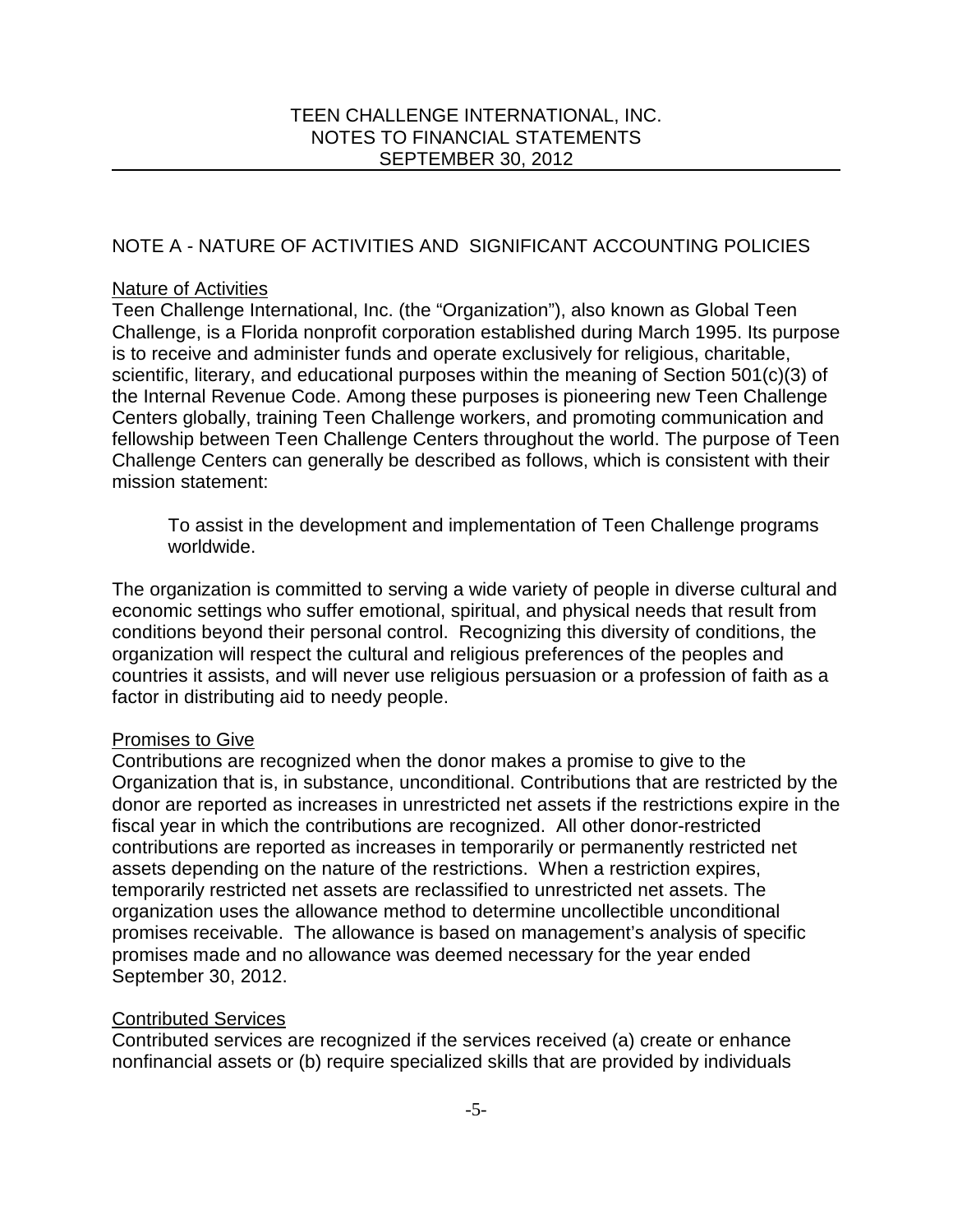possessing those skills and would typically need to be purchased if not provided by donation. Other volunteer services that do not meet these criteria are not recognized in the financial statements, as there is no objective basis of deriving their value. During the year ended September 30, 2012, contributed services received by the Organization that met this criteria totaled \$2,385,124, and have been recorded as part of "support" and "program expenses" in the accompanying statement of activities.

### **Estimates**

The preparation of financial statements in conformity with generally accepted accounting principles requires management to make estimates and assumptions that affect certain reported amounts and disclosures. Accordingly, actual results could differ from those estimates.

### Income Taxes

Teen Challenge International, Inc. is exempt from federal income taxes under section 501(c)(3) of the Internal Revenue Code and therefore has made no provision for federal income taxes in the accompanying financial statements. In addition, Teen Challenge International, Inc. has been determined by the Internal Revenue Service not to be a "private foundation" within the meaning of Section 509(a) of the Internal Revenue Code.

#### Financial Statement Presentation

The Organization is required to report information regarding its financial position and activities according to three classes of net assets: unrestricted net assets, temporarily restricted net assets, and permanently restricted net assets.

#### Donated Property

The Organization recognizes donations of real and personal property at their estimated fair values. The Organization receives assistance in the form of rent free usage of facilities. This rent free usage totaled \$94,500 during the year ended September 30, 2012, and has been recorded as part of "support" and "program expenses" in the accompanying statement of activities.

#### Cash and Cash Equivalents

For purposes of the statement of cash flows, the Organization considers all highly liquid investments available for current use with an initial maturity of three months or less to be cash equivalents. At September 30, 2012 there was \$285,380 in deposits not FDIC or SIPC insured.

#### Inventory

Inventory is recorded at cost and consists of books held for resale.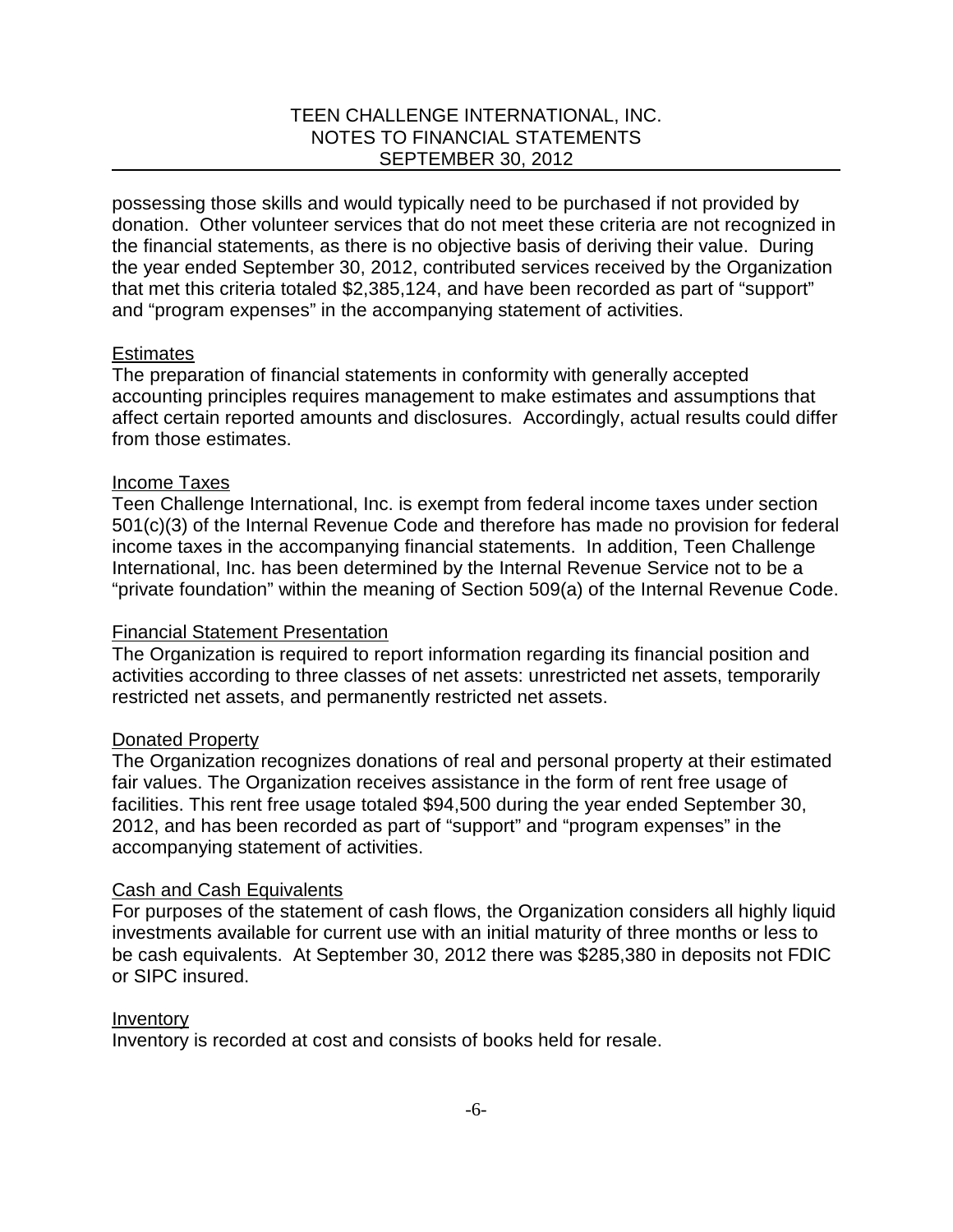### Fair Value of Financial Instruments:

The fair value of financial instruments is determined by reference to various market data and other valuation techniques, as appropriate. The Organization believes that the fair value of financial instruments, including cash and cash equivalents, accounts and notes receivable, notes payable and accounts payable and accrued liabilities, approximates their recorded value due primarily to the short-term nature of their maturities.

# Property and Equipment

It is the Organization's policy to capitalize property and equipment over \$500. Lesser amounts are expensed. Purchased property and equipment is capitalized at cost. Donations of property and equipment are recorded as contributions at their estimated fair value. Such donations are reported as unrestricted contributions unless the donor has restricted the donated asset to a specific purpose. Assets donated with explicit restrictions regarding their use and contributions of cash that must be used to acquire property and equipment are reported as restricted contributions. Absent donor stipulations regarding how long those donated assets must be maintained, the Organization reports expirations of donor restrictions when the donated or acquired assets are placed in service as instructed by the donor. The Organization reclassifies temporarily restricted net assets to unrestricted net assets at that time. Property and equipment are depreciated using the straight-line method.

# Functional Allocation of Expenses

The costs of providing the various programs and other activities have been summarized on a functional basis in the statement of activities. Accordingly, certain costs have been allocated among the programs and supporting services benefitted.

# NOTE B - RELATED PARTY TRANSACTIONS

The Organization's president currently serves as the president of the Teen Challenge of Florida, Inc. ("TCF"). During the year ended September 30, 2012, the Organization made payments of \$17,605 to TCF for reimbursements of expenses and payment for services.

The Organization received rent free usage of its facilities from TCF during the year ended September 30, 2012 with a fair market value of \$94,500.

Accounts receivable, affiliates is due from various Teen Challenge organizations for expenses the Organization paid on their behalf. This is a non-interest bearing receivable and repayment is anticipated currently.